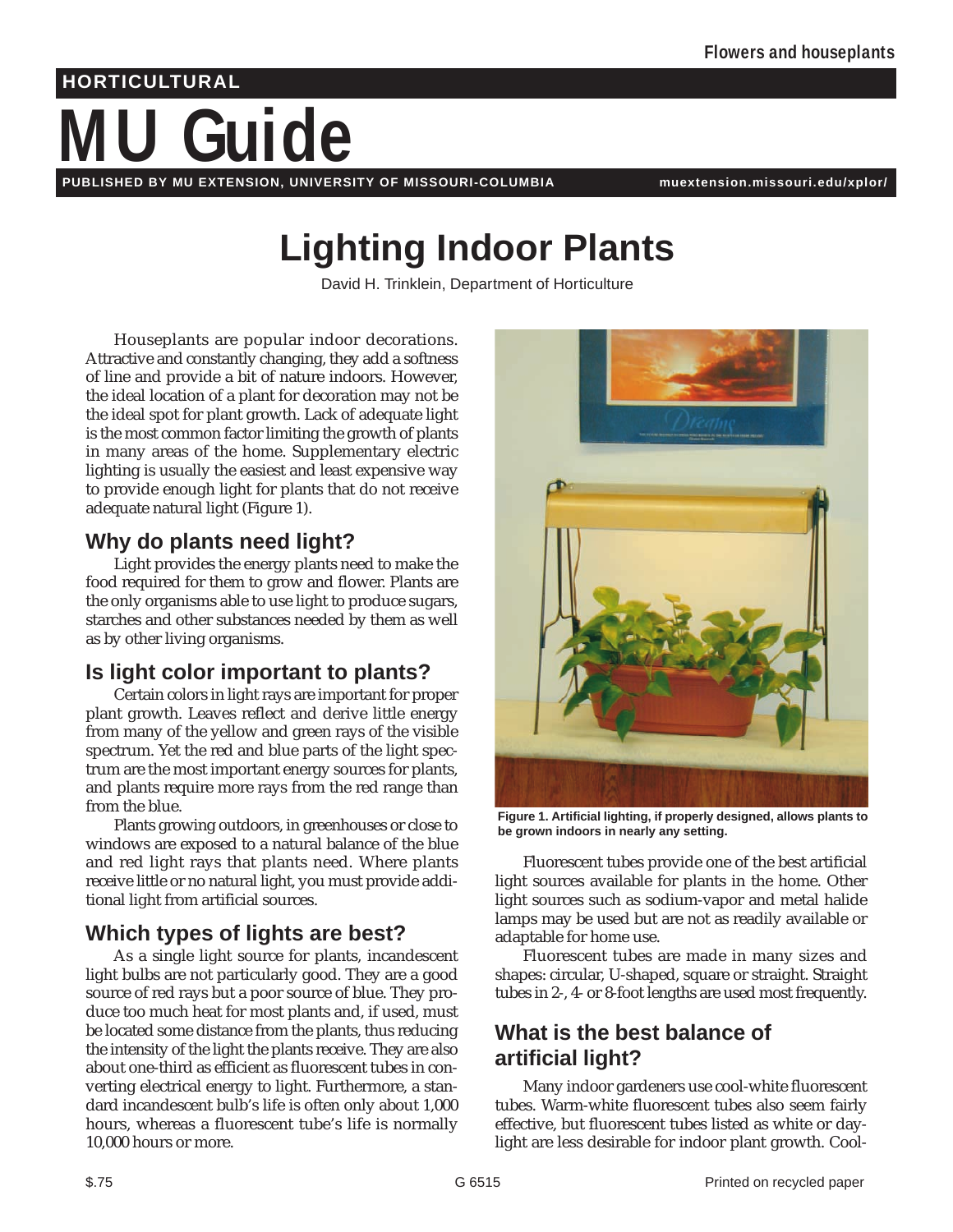white tubes produce a small amount of red rays in addition to orange, yellow-green and blue rays. However, the red light produced usually is not enough for plants unless windows or other artificial lights produce additional red rays.

A few incandescent bulbs in the growing area can furnish needed red rays. A general ratio of incandescent to fluorescent light is about 3 to 10, so for every 100 watts of fluorescent light, you should provide about 30 watts of incandescent light for a better red-to-blue light balance.

Special fluorescent tubes also have been developed for growing plants. These have a higher output in the red range to balance the blue output. Many home gardeners have found that these tubes can be used in combination with cool-white tubes. Use one special plantgrowing tube to each one or two cool-white tubes. This method is more economical than using all special tubes, since cool-white tubes cost less than the special plantgrowing tubes. Also, fluorescent plant-growing tubes use less electricity and produce less heat than incandescent bulbs, and you will not have to provide fixtures for both incandescent bulbs and fluorescent tubes.

#### **May I use spotlights or other special bulbs?**

Yes, although they are less effective than fluorescent lights and the combinations described previously. However, fluorescent fixtures may not be suitable for some locations. Reserve these special light sources for situations where supplementary light is essential. Selfreflectorized spot lamps coated to emit more blue light are now available.

#### **How much light should plants receive?**

The amount of light necessary varies with each plant. In general, the light fixtures available for home plant lighting make it practically impossible to produce too much light for most plants.

Plants that can adapt to interior settings usually are divided into three general categories: those suitable for low, medium and high light intensities. (These three groups are referred to in the discussion of individual plants in the last section of this publication.) The categories generally indicate the minimum light required. Growth is often best at the higher end of these suggested light ranges.

**Low-light plants.** Plants referred to as low light intensity plants generally should receive between 50 and 250 foot-candles. (A foot-candle is a measure of light intensity. A foot-candle is defined as the amount of light received by 1 square foot of a surface that is 1 foot from a point source of light equivalent to one candle of a certain type.) Under artificial light, a few plants in this

group can be maintained at as little as 10 foot-candles.

One way you can estimate the amount of light available is to calculate the number of watts available per square foot of plant area. Low-light plants should receive between 10 and 15 watts of fluorescent light per square foot of growing space. A single fluorescent tube, such as a 2-foot 20-watt tube or a 4-foot 40-watt tube without any other light provides only enough light for plants in this category (see Table 1).

**Medium-light plants.** These plants prefer 250 to 1,000 foot-candles. Best growth occurs above 750 footcandles unless plants also receive extended periods of direct sunlight. Give them artificial light in the 500 to 1,000 foot-candle range or 15 or more watts per square foot of growing area.

While plants in this group can be held in the 250 to 500 foot-candle range, growth is best with more light. A fixture containing two fluorescent tubes is sufficient for plants in the low to medium light range. Adjustments in the number of tubes used may be made if you regulate the distance between the tubes and plants.

**High-light plants.** These plants generally are less satisfactory for growing under artificial lights in the home. However, if you want to try, use special highintensity lamps. These plants need at least 1,000 footcandles, or 20 watts per square foot of growing area, but should have higher intensities for best growth and flowering. Fixtures containing three to four fluorescent tubes are necessary for plants requiring high light.

# **How far from the light should I place plants?**

Most plants should be located with the tips of the plants 6 to 12 inches from the light source. The intensity of light drops rapidly as the distance from the light bulbs or tubes increases. Table 1 shows this reduction of light intensity with distance below and to the side of tubes. Fluorescent tubes also do not produce as much light at the ends as they do in the center. Therefore, the brightest spot under a fluorescent fixture is directly beneath the center of the tubes.

The light fixture's position should be adjustable so you can keep the distance between the light and the

**Table 1. Light output (in foot-candles) measured at various distances below fluorescent lamps. Output in parentheses is measured 1 foot on either side of a line directly below the lamps.**

|                                             | <b>Type of fixture</b> |       |              |       |           |
|---------------------------------------------|------------------------|-------|--------------|-------|-----------|
| <b>Distance</b><br>(feet)                   | $\mathbf{\cdot}$       |       | $\circ$<br>∩ |       | lo o o ol |
| 0.5                                         | 500                    |       | 700          |       | 900       |
| 1                                           | 260                    | (200) | 400          | (260) | 600       |
| 2                                           | 110                    | (100) | 180          | (150) | 330       |
| 3                                           | 60                     | (60)  | 100          | (90)  |           |
| 4                                           | 40                     |       | 60           |       | 100       |
| Note: All lamps are standard 40-watt tubes. |                        |       |              |       |           |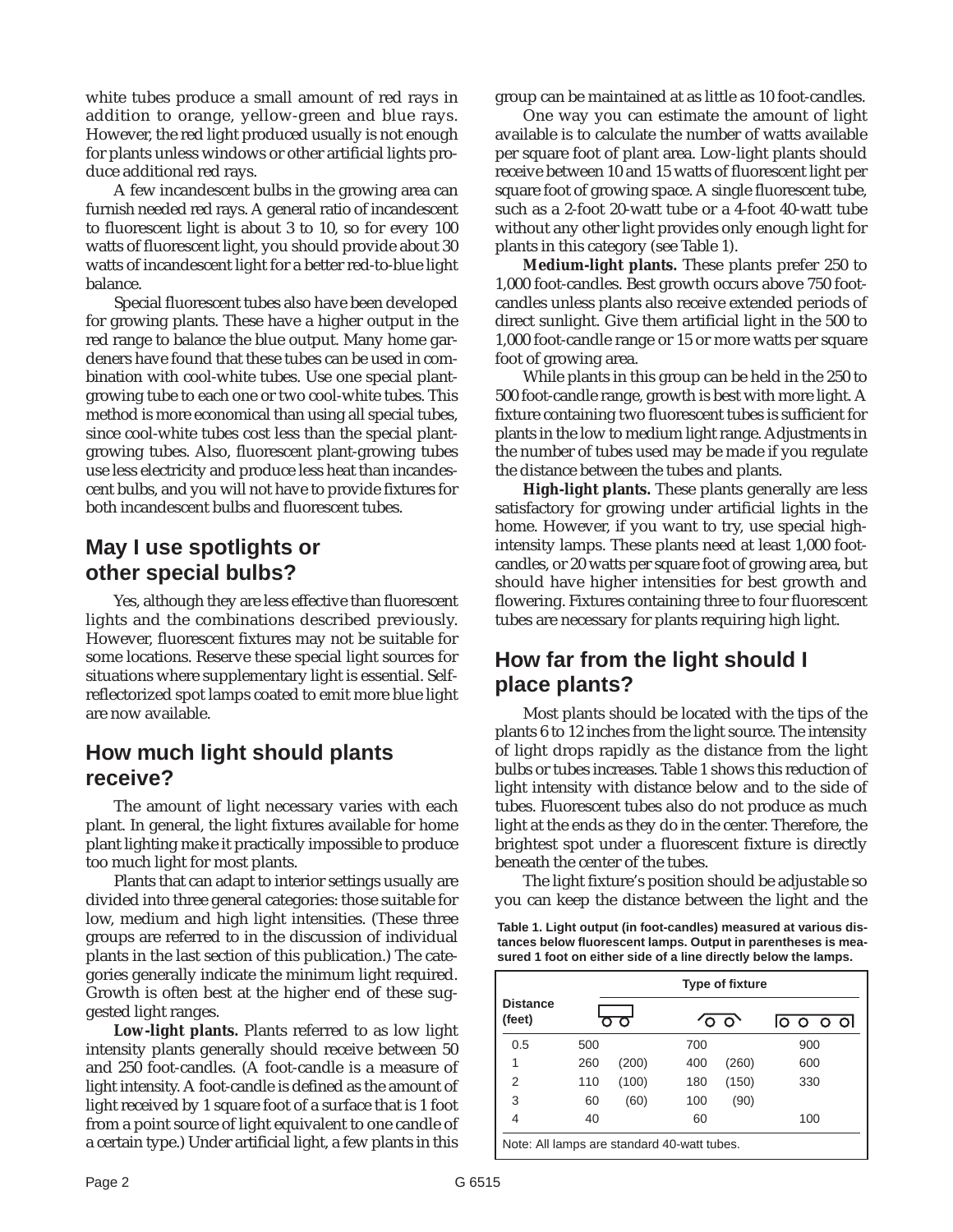plant fairly constant. Fluorescent shop or workroom fixtures often are hung on chains with S-hooks for easy adjustment. These fixtures are easily raised or lowered from link to link. If the fixture is not movable, you may make some adjustment by raising plants on stands, shelves or boxes.

#### **How long should I use lights?**

In most cases, plants receiving no outdoor light should be lit from 16 to 18 hours each day. If some additional light is received, 12 to 14 hours each day may be adequate. Lights should be used at the same time that plants receive window light. Using lights at the beginning or end of the day will not usually be as effective as using lights during daylight unless natural daylight is quite bright.

#### **How can I get the most from artificial light?**

Reflectors and reflective surfaces can maximize the available light. Bulbs with self-contained reflectors are helpful.

Porcelain-coated reflectors are excellent and require little maintenance. Keep reflectors clean and free of rust or any coating that reduces their effectiveness. White paint or aluminum foil beneath or around the growing area helps reflect light and makes it more efficient.

Space plants far enough apart to allow light between them. Arrange plants so they do not shade each other. Keep tubes clean and replace old tubes promptly.

# **How should I light the bottom of a tall plant?**

You may want to supplement light placed above the plant with spotlights around the base of the plant and directed on the lower leaves. You can also use fluorescent tubes in a vertical position to provide side lighting from the top to the bottom of a plant. This vertical position also can be used for smaller plants arranged on shelves (see Figures 2 and 3).

# **Do I really need to measure light?**

The eye is a poor judge of light intensity because it automatically adjusts to different light levels. Light measurements are helpful in setting up a plant growing area but should be used only as a guide.

Light meters that measure foot-candles may be used if available. Photographic light meters normally do not read in foot-candles, but some manufacturers supply a conversion table. When available, these may also be used.

Calculating wattage per square foot of growing area is a useful and easy way to estimate light required. With this approach, light measurements are unnecessary unless problems develop.



**Figure 2. This homemade vertical lighting system with adjustable shelves can accommodate small or large plants.**

#### **How can I tell if there is enough light?**

The growth pattern of the plant can be a good indication. No growth may indicate poor light but could be a sign of other problems as well. A healthy plant under poor light may develop long internodes (length of stem between leaves). Leaves may develop smaller than normal on some plants. Color of many plants in poor light may be pale green, and lower leaves may yellow and drop.

#### **What window produces the best light?**

Consider size, direction, overhang and shade from trees or buildings. Large windows provide the best growing conditions and allow plants to be placed fairly far back into a room. But even low-light plants usually do not receive enough light at distances greater than 10 feet from an average window. The best windows for plants are those not shaded by a large overhang, trees or structures.

Windows facing south provide the brightest light conditions for the longest duration. In winter, any houseplant benefits from the light of a south window. However, plants that do not need bright light may be sunburned by the bright light at south windows in late spring, summer or early fall. Place plants requiring less light, such as African violets, at a north window or to the side or interior of a large south window during these times. South windows are most appropriate for plants requiring bright light and some direct sunlight.

East and west windows are well suited to many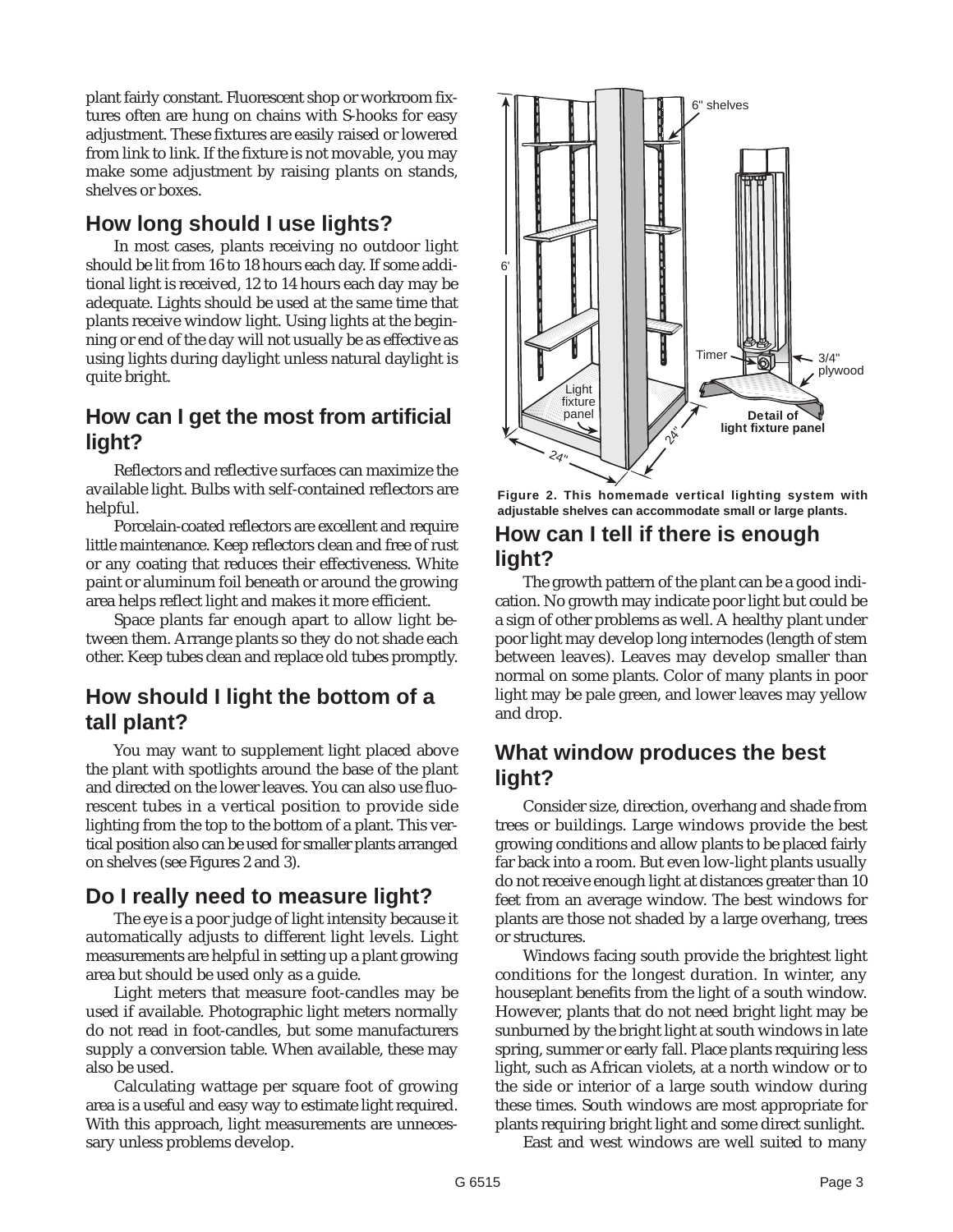

**Figure 3. Small, low-light plants (e.g., African violets) are well suited for light gardens.**

plants in the medium light range, while north windows are satisfactory only for plants requiring the lower light levels. These plants should not receive direct sunlight.

#### **Can lights keep plants from blooming?**

Some plants, generally known as short-day plants, can be kept from flowering under the light durations normally used for artificial lighting. Best known in this category are the poinsettia and chrysanthemum. To induce flowering indoors, give these plants only about 10 hours of light each day until flowers become visible and color shows.

#### **Will artificial lights start seeds?**

Vegetable, annual flower and some perennial flower seeds may be started successfully indoors under lights for later planting in the garden. For stocky growth, place seedlings within a few inches of the tubes as soon as germination begins.

Proper growing techniques are essential. Details for starting seeds indoors are available in MU publication G6570, *Starting Plants From Seeds*.

#### **Is a light timer necessary?**

A timer is a valuable asset because lights should be turned on and off regularly and consistently. Twentyfour-hour timers available from electrical supply houses are adequate. The electrical cord from the timer should be the three-prong type, or you should use a grounded adapter. The use of water around plants makes grounding electrical fixtures important.

#### **Plants for indoor lighting**

**African violet,** *Saintpaulia* species. This is one of the most satisfactory flowering plants for growing under lights; it grows and flowers well between 500 and 1,000 foot-candles. Light 16 to 18 hours each day.

**Aluminum plant,** *Pilea cadierei*. This small plant with colorful leaves tolerates a low light level but needs high humidity. Other suitable related plants include artillery fern and moon valley pilea.

**Arrowhead vine,** *Syngonium podophyllum*. These small plants are bushy and later, creeping or climbing. They may be kept at a low light level, but they are denser at a medium level.

**Asparagus ferns,** *Asparagus densiflorus 'Sprengeri'* and *Asparagus setaceus* (formerly *plumosus*). These durable potted plants with fleshy roots produce fernlike leaves. Although tolerant of low light, the plants grow more abundantly and densely in a medium light range.

**Aucuba-leaf croton,** *Codiaeum 'Aucubaefolium.'* Crotons are not appropriate for the light garden as they require high light for good color development and growth. However, this smaller type with yellow spots can be grown at medium light intensities.

**Begonias:** Angelwing, *B. coccinea;* Beefsteak, *B. xerythrophylla;* Iron cross, *B. masoniana;* Flowering, *B. semperflorens;* and Painted *B. rex* varieties. Most plants of this family are suitable for growing in the medium light range. Begonias like high humidity and constantly



**Figure 4. Gold dust dracaena.**

moist soil. Give them a long light duration, from 14 to 18 hours each day.

**Cacti and succulents.** Many plants may be grouped in this general category. These plants need high light intensities; most are not satisfactory for growing under artificial lights. However, you can use lights to maintain them for limited periods when they cannot be exposed to bright light or direct sunlight. When artificial lights are used, provide high intensities, and keep plants close to the source.

**Cast iron plant,** *Aspidistra elatior*. This plant tolerates cool locations and poor light; it is one of the best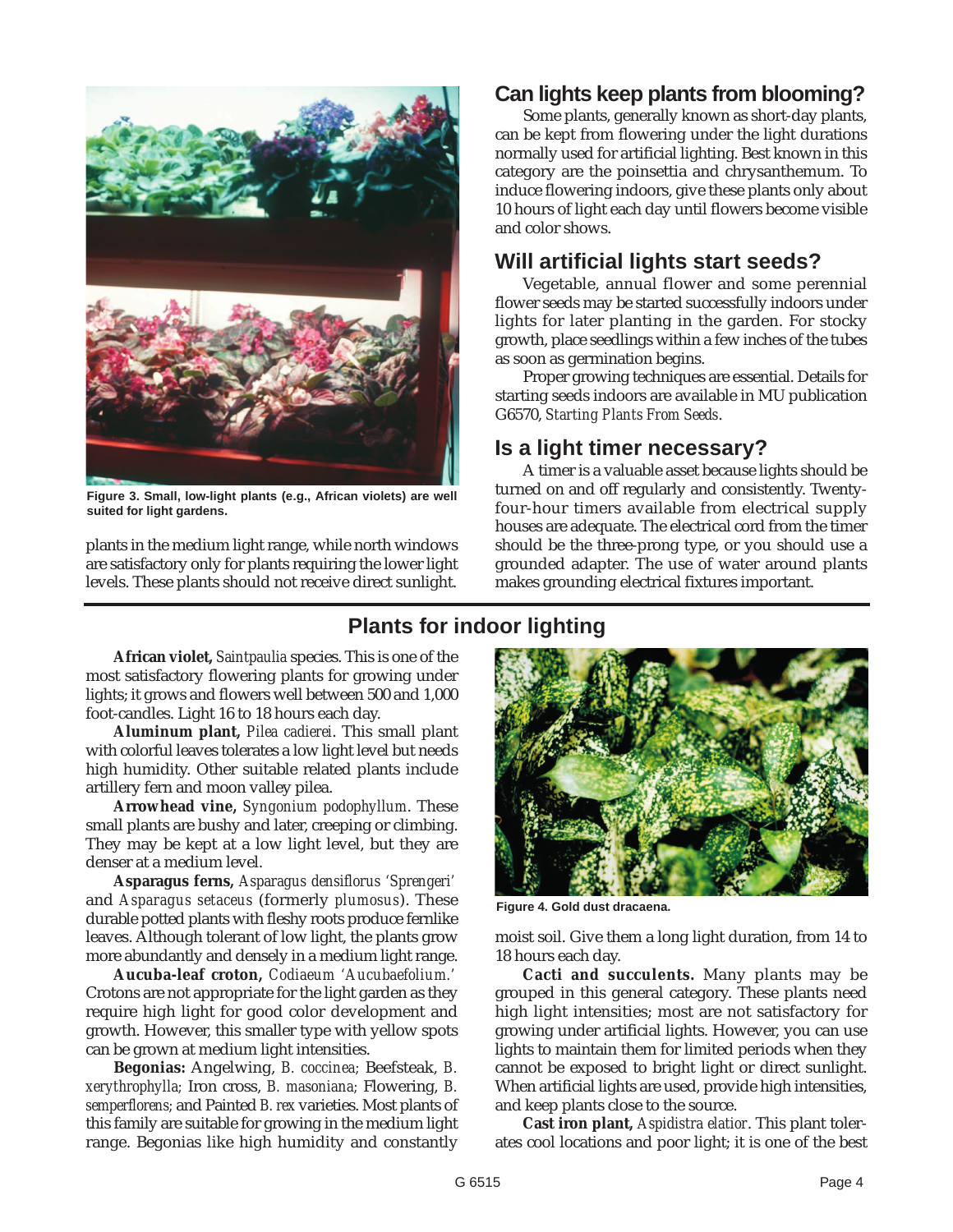plants where only low light conditions exist. A variegated form is also available.

**Chinese evergreen,** *Aglaonema modestum*. Aglaonemas are relatively small tropical plants but can tolerate light as low as 10 foot-candles. Other species with different leaf form and variegation are also available.

**Cissus species:** Grape ivy, *Cissus rhombifolia*, and Kangaroo vine, *Cissus antarctica.* Cissus are climbing plants that prefer medium light conditions for best growth, although kangaroo vine tolerates lower light. Although better for greenhouse culture, another beautiful relative is the rex begonia vine, *Cissus discolor*.

**Dieffenbachia,** *Dieffenbachia maculata.* Many satisfactory species and varieties are available. Plants have large, showy leaves with spotting and variegation (Figure 5). Medium light range is best and will prevent loss of lower leaves. Overly tall plants can be cut back.

**Dracaena species:** Corn plant, *Dracaena fragrans massangeana*; Dragon tree, *Dracaena marginata*; Janet Craig dracaena, *Dracaena deremensis 'Janet Craig';* and Ti plant, *Cordyline terminalis* 'Ti.' Most dracaenas become large plants. They are well adapted to house conditions and tolerate low light although they also do well in medium light. They need to be kept warm and constantly moist for best growth. Ti plant develops best leaf color in bright light and therefore is less suitable for locations where it receives only artificial light.

**Ferns:** Birdsnest fern, *Asplenium nidus;* Boston fern, *Nephrolepis exalta bostoniensis;* Holly fern, *Cyrtomium falcatum*; and Maidenhair fern, *Adiantum* species. The word "fern" brings to mind the Boston, or sword, fern with its many varieties. These ferns are durable houseplants that tolerate low light but prefer a medium light level. Keep them cool and moist. Holly fern likes cooler house temperatures; however, birdsnest fern prefers warmer temperatures. Ferns may develop brown leaves or leaflets at low humidity. Maidenhair ferns should never be allowed to become dry.

**Ficus species:** Rubber plant, *Ficus elastica* varieties; Fiddleleaf fig, *Ficus lyrata;* and Weeping fig, *Ficus benjamina*. These large plants are well suited to most home conditions and are best grown in a medium light range. Low light may result in a drop of foliage. Keep soil evenly moist. They tolerate low humidity.

**Flame violet,** *Episcia cupreata* varieties. These close relatives of the African violet have beautiful foliage in many color patterns. Flowers are red, pink, purple and yellow. Light needs are the same as for African violets. The plants need high humidity and temperatures that do not drop below 65 degrees F.

**Gloxinia,** *Sinningia speciosa fifyana* varieties. This colorful African violet relative needs a medium light range to prevent elongation of the stems as well as to promote abundant flowering. Buds sometimes appear but fail to develop. This may indicate insufficient light, too low humidity or mite damage.

**Herbs.** Culinary herbs can be grown indoors, but



**Figure 5. Dieffenbachia benefits from supplementary lighting in poorly lit areas.**

for best growth, most of these require fairly bright light. If you attempt them under artificial light, use as much light as possible with a long duration.

**Hoya:** Hindu rope plant, *Hoya carnosa 'Hummels compacta,'* and wax plant, *Hoya carnosa*. Hoyas are vining plants with thick, waxy leaves. They tolerate low light but need medium light to grow and high light to flower. Plants should not be moved; allow them to remain undisturbed. Keep slightly cooler and drier in winter.

**Ivy,** *Hedera helix* varieties. These vining plants with leathery leaves grow best in medium to bright light areas. They need constant moisture to prevent leaf drop, and they tend to grow better when kept slightly cool indoors.

**Jade plant,** *Crassula argentea*. This succulent plant is well adapted to indoor conditions. Although most crassulas prefer sun, jade plant will tolerate lighting as low as 25 foot-candles; however, growth will be thin and leaves small. Avoid overwatering and tight soils.

**Little-leaf schefflera,** *Schefflera arboricola.* This medium-sized plant has waxy leaves that are palmately compound. It has a bushy type of growth and, although it prefers higher amounts of light, it will tolerate medium light quite well.

**Norfolk Island pine,** *Araucaria heterophylla* (formerly *excelsa*). This is a durable plant for home conditions. Although tolerant of poor light, it develops better growth at medium light conditions. With poor care and low light, it may lose symmetry.

**Orange:** Dwarf or calamondin; *Citrus mitis*. Potted citrus plants prefer bright light for best growth and fruiting. You may keep them at medium light intensities during midwinter. The calamondin orange is the most popular potted citrus, although Meyer lemon and Ponderosa lemon are also satisfactory for home use.